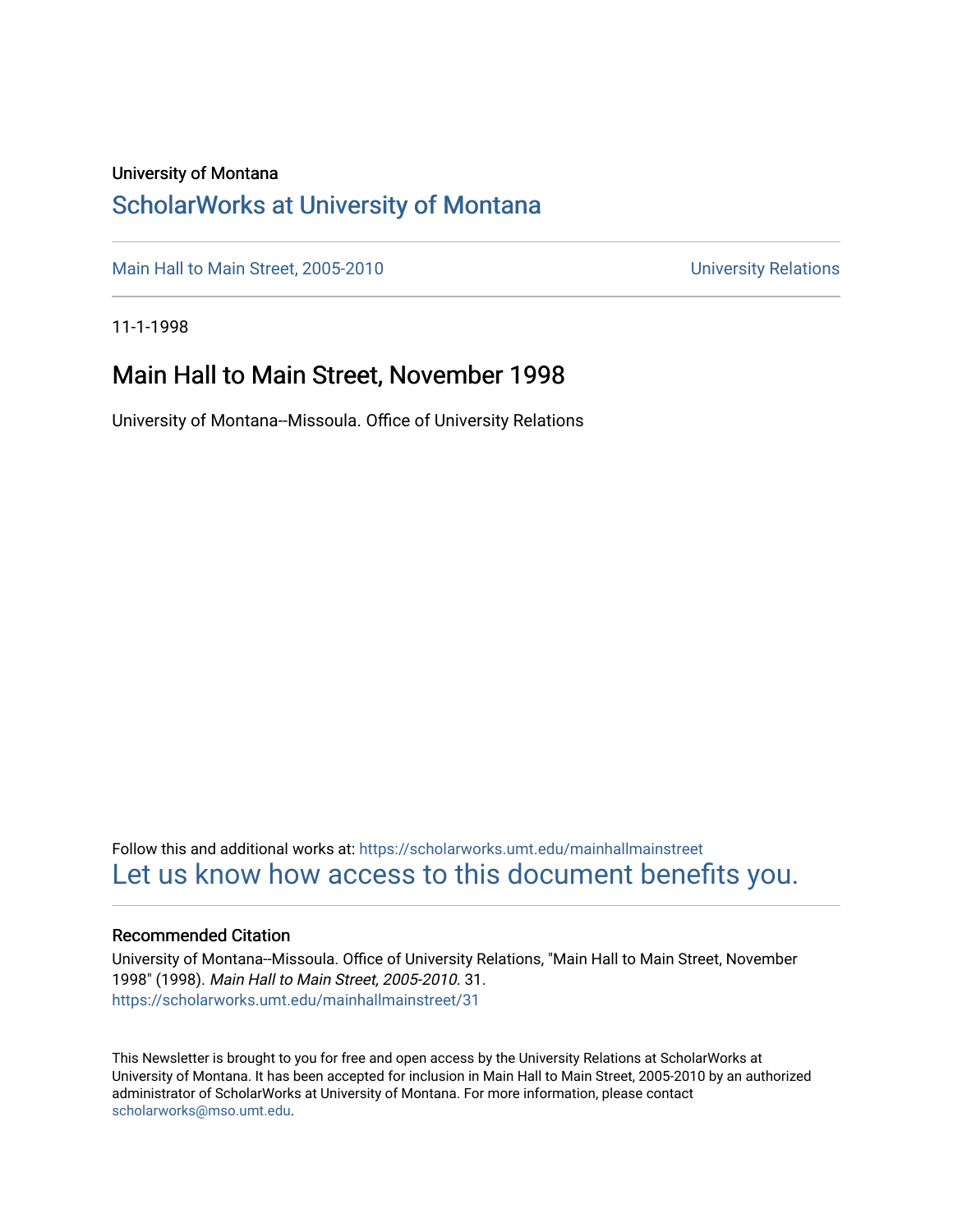



Vol. 4, No. 7 Connecting Campus and Community November 1998

# UM launches research park

Mans to establish a business park that will enhance University of Montana research and spark development of new technologies is under way, thanks to a \$500,000 federal appropriation.

Montana Congressman Rick Hill secured funding for the project in the Veterans Affairs, Housing and Urban Development and Independent Agencies Appropriations bill in October. The money allows UM to begin planning and designing the Research Development Enterprise, which will be built off campus.

UM President George Dennison said RDE will provide a research development plaza for additional research and laboratory space for UM faculty and students. It also will include a research incubator that offers a relatively secure financial environment for spin-off companies to develop technologies and a research development park to house development firms, personal and professional services, light manufacturing offices and laboratories.

"It's not only incredibly important to UM, but also for the role campus can play in the Missoula community, as well as throughout the state," Dennison said.

UM will work on the project with Ron Klaphake of the Missoula Economic Development Corp.

Dennison said the collaboration among UM, the local business community and the federal government will accelerate the advancement and application of faculty and student research activities into commercial and job opportunities.

Hill said the entire project will require a federal investment of \$4 million over the next several years, but the \$500,000 already in place will support the project's planning and design phase.

# Missoulians show support for U

 $\lambda$ <sup>he</sup> UM Foundation's Excellence Fund Business Drive steering committee had good reason to celebrate this month.

When donations from this year's drive were tallied hours before the Nov. 9 victory celebration, leaders learned that they had met their goal of \$315,000 and then some, and UM supporters are continuing to give. At last count, the total for the drive, which continues throughout the year, was \$319,804.

Of that total, almost \$100,000 was donated by UM employees.

Annual fund director Kathy Schaub said the local community always has supported UM when volunteer fundraisers come calling in the fall.

"When peers make calls for the University and say what UM has done for their businesses, it's a great motivator for others to step forward with a show of their support," Schaub said.

UM's economic impact on Missoula hit an all-time high last year, giving an estimated \$195 million boost to local businesses and service providers.

Recent figures from UM's Bureau of Business and Economic Research show that the University and its employees, students and visitors spent \$10 million more in 1997 than in the previous year, when an estimated \$185 million was pumped into the local economy. The new total does not include several ongoing construction projects at UM.

Steve Seninger, director of economic analysis for BBER, attributed the increase to growing enrollment and increased student spending, more fans traveling from outside Missoula County for Grizzly sporting events and substantial spending by UM faculty and staff at Missoula businesses.

UM students, employees and visitors spent more than \$31 million at grocery, clothing and department stores, \$17.3 million to buy, fuel and maintain vehicles, and \$14.3 million eating out and drinking at local restaurants and taverns. Also included in spending totals were \$2.8 million for business and professional services, \$6.3 million for medical, dental and vision services, \$34.4 million on home mortgages and off-campus rent, \$3.1 million at movie theaters, golf courses and other entertainment and recreation services, and \$8.9 million for water, gas, electricity and telephone services.

Through their Excellence Fund contributions, Missoula businesspeople provide student scholarships, faculty and staff development, and special programs at the University.

# UM spending at retail trade establishments



**The University's students, faculty, staff and campus visitors poured an estimated \$195 million into the Missoula economy in 1997. This graph shows the estimated totals spent at apparel and departmentstores (\$16.2 million), car and truck purchases (\$7.3 million), eating and drinking establishments (\$14.4 million), furniture and appliance stores (\$3.8 million), gasoline and vehicle service (\$10 million), grocery stores (\$14.9 million) and other retail establishments (\$13 million). These figures were compiled by UM's Bureau ofBusiness and Economic Research.**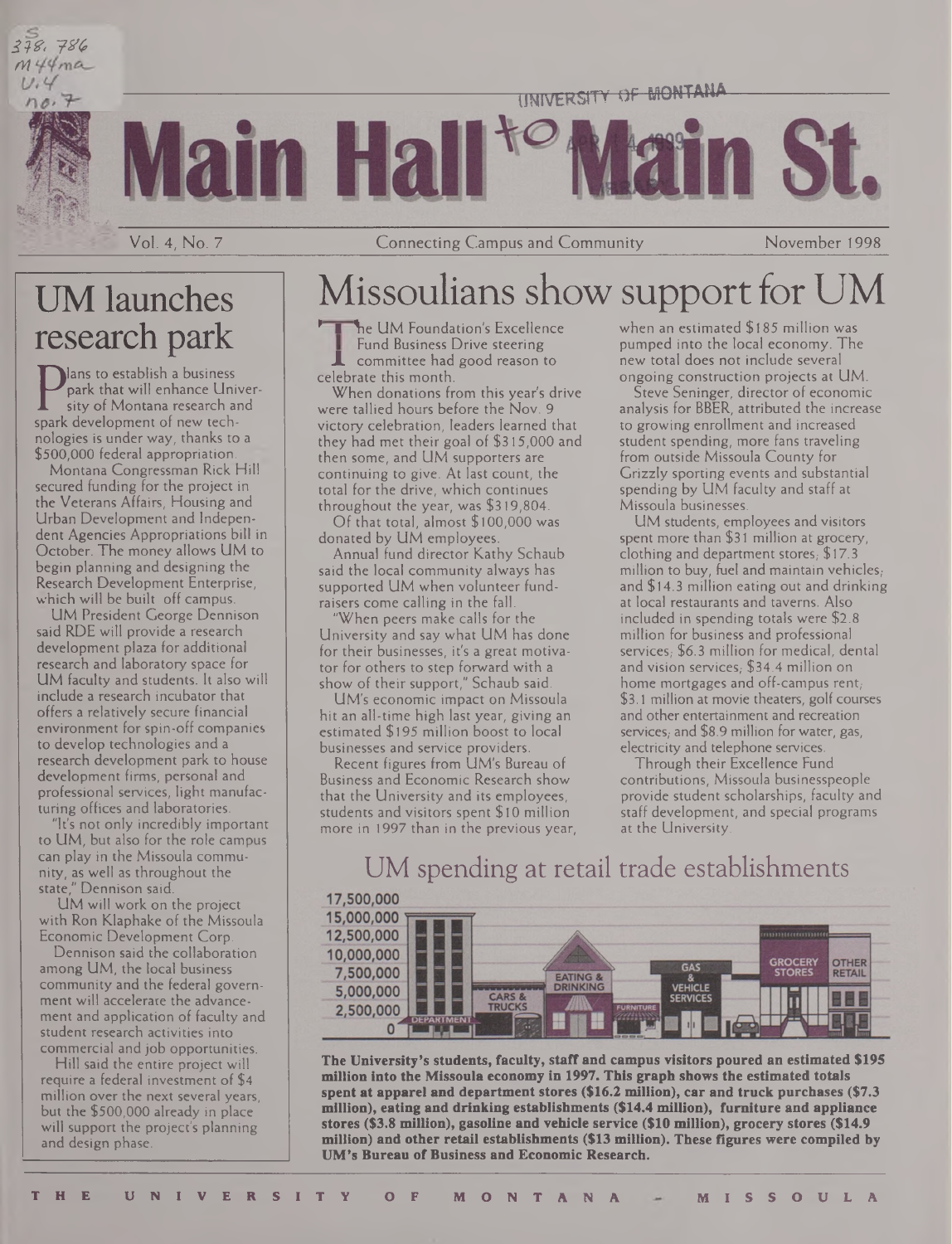# UM's Sondag named 1998 CASE Professor of the Year for Montana

A health and human performance Enlarged Lat UM, has won the 1998 19<br>Montana Professor of the Year Award firm<br>from the Council for Advancement nnie Sondag, a professor of health and human performance at UM, has won the 1998 from the Council for Advancement and Support of Education.

Her win brings the coveted CASE award back

to UM for the first time since Regents Professor Paul Lauren won it in 1991.





**Annie Sondag**

nominees in recognition of her exceptional service to her profession as a health educator, researcher and participant on a range of curricular and policy-making committees in the state and region.

Sondag joined the UM faculty in 1993, hired into a department where health was considered extremely important but was given only "lip service," said Kathleen Miller, former associate dean of the School of Education.

At state and regional levels, Sondag is considered one of the elite health educators in Montana. She represented health education at the Health Enhancement Summit Conference in 1996, a conference that occurs every five years and sets standards for state agencies and organizations concerning the health needs of young children and adolescents.

She was one of four authors of "Health Enhancement: Montana and National Standards," which now serves as the guiding document for all Montana K-12 school curriculum development.

"I consider Annie as one of our health education leaders in Montana," said Spencer Sartorius, administrator of the Health Enhancement and Safety Division at the state's Office of Public Instruction. She is a credit to her department, UM, the state, the region and the profession, he said.

CASE is an international association of colleges, universities and independent elementary and secondary schools that focuses on alumni relations, communications and fund raising. CASE established the Professors of the Year program in 1981 and administers it with the Carnegie Foundation for the Advancement of Teaching and various higher education associations.

This year the foundation announced winners in 48 states, the District of Columbia, Guam, Puerto Rico and the Virgin Islands.

*—Terry Brenner, University Relations*

# Many students find work in Montana

*The President's Office recently compiled <sup>a</sup> list of the most frequently asked questions about the University.*

**Question:** Montanans often hear that a large percentage of graduates leave the state for employment. What statistics do you have that support or refute that assertion?

**Answer:** The Office of Career Services on the Missoula campus annually surveys recent graduates for employment information. Since 1993, responses from approximately half of all graduates indicate that an average of 67 percent of the bachelor's degree graduates were employed full time, with 62 percent of them employed in Montana. An average of 21 percent of bachelor's degree graduates continued their education. Seventy-three percent of master's degree graduates were

employed full time, with 61 percent of them working in Montana. Ninety-one percent of doctoral degree (including juris doctorate) graduates were employed full time, with 75 percent of them working in Montana.

Since 1995, College of Technology graduates have been included in the survey. An average of 76 percent of the respondents were employed full time, with 86 percent of them employed in Montana.

It is important to note that all campuses have out-of-state students who choose to attend school in Montana. In fact, the number is 35 percent on the Missoula campus. Some of these students choose to stay in Montana after graduation. The same is true of foreign students, who also add to the Montana report factor as opposed to the oftendiscussed exportation of Montana students and graduates.

# UM helps organize 'Messiah' fund-raiser

siah" concert sponsored by Habi-<br>tat for Humanity will take the stage<br>at the University Theatre Sunday, Nov. 29.<br>The performance of Handel's famous oraallelujah! The third annual "Messiah" concert sponsored by Habi- $\blacksquare$  tat for Humanity will take the stage

The performanceofHandel'sfamousoratorio will begin at 7:30 p.m. It is free, but contributions will be accepted at the door.

A fund-raiser for Habitat construction projects in the coming year, the production will feature professional soloists and instrumentalists joined by a choir of more than 100 people of all ages. VisitingAssistant Professor Nancy Cooper organizes the event each year.

Conductor will be Dean Peterson, director of choirs at Hellgate High School and the recipient of the 1997 Milken Award for excellence in teaching. New soloists this year include soprano Dawn Douglass and tenor Gary Funk. Joining them on stage will be a 30-player orchestra and returning soloists Esther England, alto, and Stephen Kalm, baritone.

The concert is Habitat's major fundraiser for the year. In the past two years, the concerts raised more than \$20,000 to build houses with hard-working Missoula families in need and community volunteers.

# Jazz Age in Paris' exhibit to visit Missoula in 2000

Missoula Public Library and the<br>Missoula Public Library were se-<br>lected to be among 28 libraries in<br>the United States to host a national travel-<br>ing exhibition titled "The Jazz Age in Parishe Mansfield Library and the Missoula Public Library were selected to be among 28 libraries in ing exhibition titled "The Jazz Age in Paris: 1914-1940." The exhibition will be on loan at the Missoula County Library for a six-week period starting Feb. 10, 2000.

Sponsored by the American Library Association and the Smithsonian Institution, "The Jazz Age in Paris" is a portable panel exhibition that examines Europe's early jazz movement, its close relationship to the development of jazz in the United States and the American artists, writers and musicians who lived in Paris at the time. It explores post-World War <sup>I</sup> Europe, particularly the cabaret culture in Paris, and offers a perspective on the period's American culture — a complex mixture of racial repression, movements toward equality for women and post-war adjustments.

Harriett Ranney, Mansfield Library music librarian, said bringing the exhibition to Missoula has involved a major collaborative effort between the University and county libraries.

She said the exhibition will be displayed at the Missoula County Library to make it more accessible to the community. However, she said UM will host a number of Jazz-related performances, lectures andart exhibits while the exhibition is in town.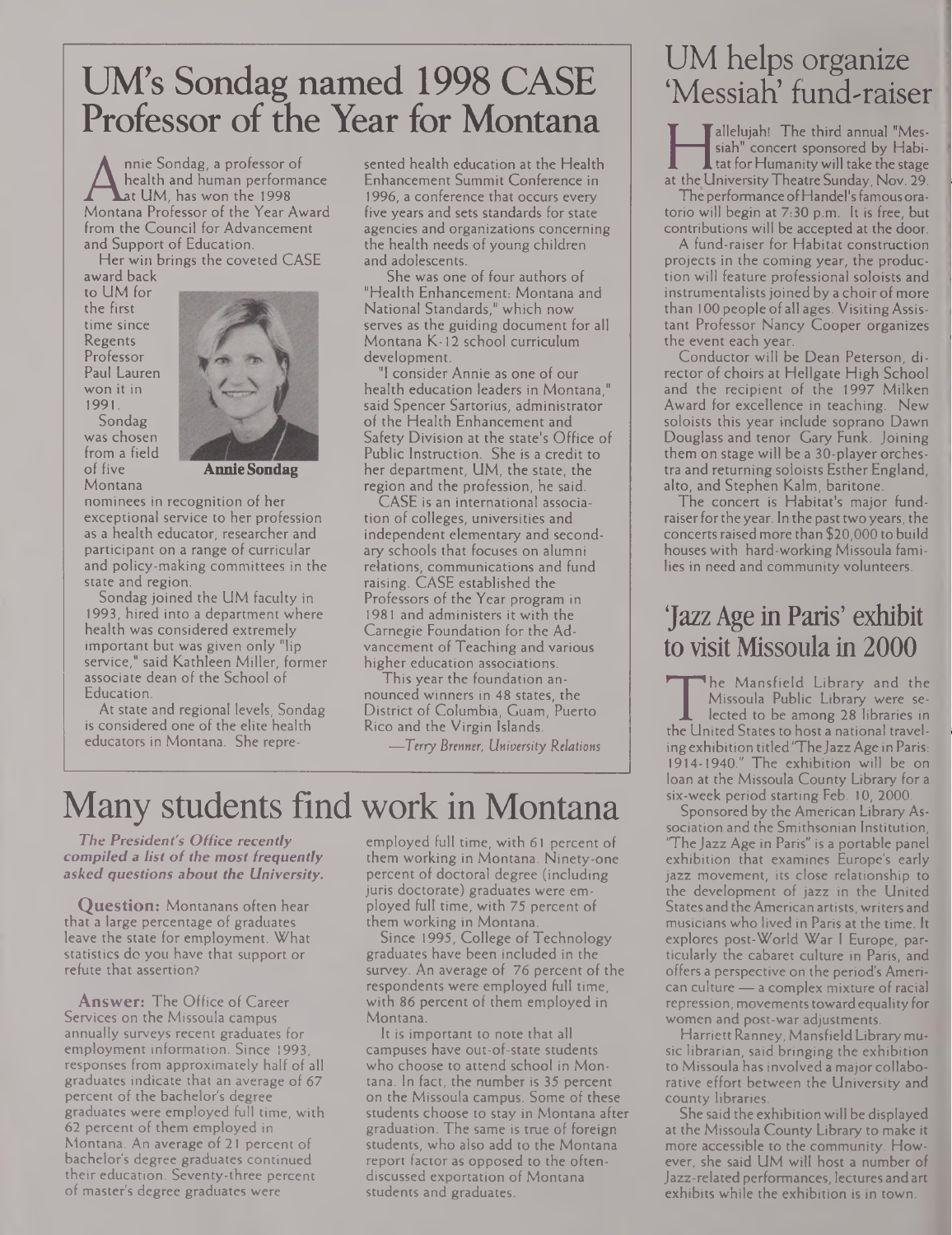

**Be A Bird-watcher—**Professor Richard Hutto is the new host of "BirdWatch," a national public television series about birds and bird-watching in wilderness and backyards throughout the United States. The program caters to 80 million Americans who have made birdwatching one of the nation's choice outdoor hobbies, second only to gardening. The 10-part series will air at 4:30 p.m. on Saturdays starting Dec. 12. The last episode will air March 6, 1999. Hutto is the second UM ornithologist to host a national bird-watching show. Associate Professor Ken Dial has hosted "All Bird TV" on the Animal Planet channel for the past two years.

**Thanks, Friends—**The Grizzly Athletic Association and the UM Alumni Association honored 13 Montanans for their dedicated service to and loyal support of the University and its athletic teams this fall. UM Community Days receptions were held in eight communities throughout the state to thank alumni and friends for their contributions to the University. Recipients of Community Service Awards this season were Bill and Ann Ruegamer of Billings, Ian and Nancy Davidson of Great Falls, Brad Parrish and Dave Sather of Lewistown, G. George Ostrom of Kalispell, Chuck and Niki Shonkwiler of Hamilton, Russell Ritter of Helena, Larry Epstein of Cut Bank, and Lloyd and Lois Crippen of Butte.

**Geography Geniuses—**A team of UM geography students assembled by Associate Professor Jeffrey Gritzner were undefeated during a geography bowl competition at the annual meeting in September of the Great Plains/Rocky Mountain Division of the Association of American Geographers. Two students earned a spot on the team that will represent the division at the March 1999 meeting of the association in Honolulu.

**Business Boost—**Hewlett-Packard Co. has awarded UM a \$54,000 grant that will make it easier for regional students to get a master's of business administration degree. The grant will support innovative Internet courses for students in diverse career fields who could not otherwise get advanced business training. The gift includes new computers, digital cameras, a color printer and networking accessories for the project.

**Undergrad Research Boost—** Carol Brewer, an assistant professor in UM's biological sciences division, prepared the request that recently landed UM a \$1.4 million grant from the Maryland-based

Howard Hughes Medical Institute. The money will be used to involve more undergraduate students in biological research. Brewer will

direct a

project to design a more research-oriented core curriculum for biology students, from freshman to seniors. The grant also will fund the start of an undergraduate research internship program.

**Herbarium Centennial—**Tucked away on the third floor of UM's Natural Sciences Building (formerly Botany) is a place dear to the hearts of botanists and little known to anyone else despite its venerable age. It's the UM Herbarium, and it turns 100 this year. Known internationally by the acronym MONTU, the facility houses the best specimen collection anywhere of plants native to Montana and the surrounding region. MONTU got its start from Morton J. Elrod, founder of UM's biology department and the Flathead Lake Biological Station. In honor of the facility's 100th anniversary, the Friends of the UM Herbarium raised more than \$8,500 to buy 10 new cabinets that are specially designed to protect specimens against insects, dust and air pollution.

**In Memory—**A new journalism awards competition for Montana television and radio stations will honor the late Joe Durso, interim dean of UM's journalism school, who died last summer. The Joe Durso Awards for Excellence in Broadcast Journalism will be presented yearly by the Montana Associated Press Broadcasters' Association. Awards categories will include spot news, investigative reporting and sports coverage.

**UM Best Buy—**UM-Missoula has been featured in Barron's "Best Buys in College Education, 5th edition." The popular college directory lists the top 300 four-year colleges and universities nationwide that give students and parents the best value for their education dollar. For the second year running, UM also made the list in "America's Best 100 College Buys."

#### **Student Athlete Deluxe—**

Grizzly wide receiver Justin Olsen was selected as a Burger King Scholar Athlete of the Week during October. The corporation and its franchisees donated \$10,000 in Olsen's name to UM's general scholarship fund. The Burger King College Football Scholarship Program is one of the largest single corporate commitments to college scholarships in the nation and the only one that recognizes athletes for academics, community service and athletics.

**Hall of Famers—**Don Read, UM's winningest football coach, and Harley Lewis, the athletics director who hired him, entered the Grizzly Sports Hall of Fame at an induction ceremony Friday, Oct. 30, in the University Center. Read won 85 games in 10 years at UM and crowned his Montana career by coaching the Grizzlies to the 1995 Division I-AA National Championship. Lewis spent 30 years at UM as an athlete, track-and-field coach and finally UM's athletics director from 1975 through 1989. Read and Lewis joined 30 other Hall of Fame members.

**Halloween Eats—**Eighty-five UM volunteers collected 3,300 pounds of nonperishable food items from the University area during Volunteer Action Services' "Trick-or-Eat" project on Halloween. Other campus organizations and local high school groups collected another 3,500 pounds of food going doorto-door throughout Missoula County that night. The food was donated to the Missoula Food Bank to help feed approximately 450 families for one month.

#### **Reading By The Books—**

Children of all ages can drop by The Bookstore at UM between <sup>11</sup> a.m. and noon every Saturday during the academic year for a story hour with student volunteers. The public is welcome to attend the free session.